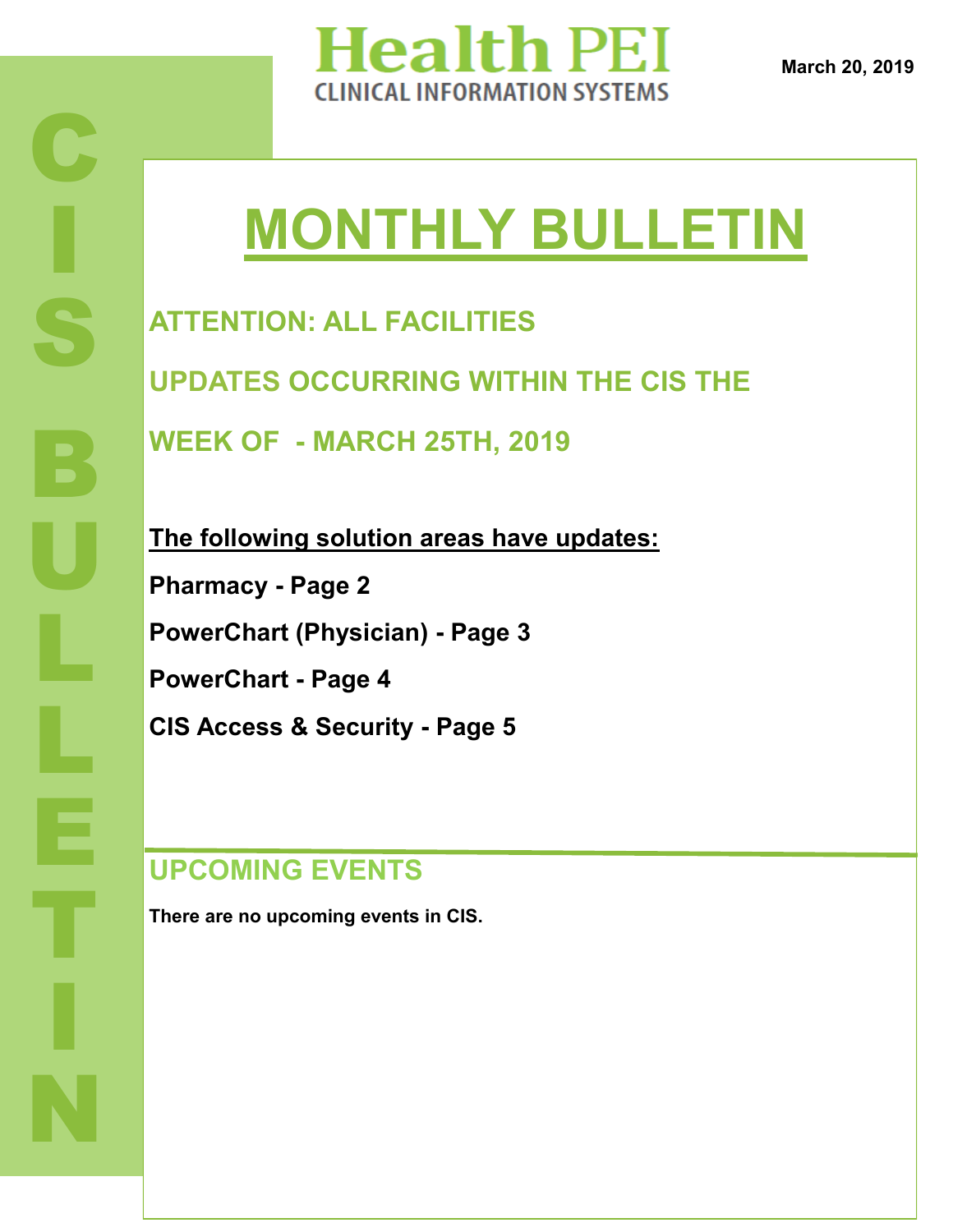#### **Pharmacy**

**Updates to Provincial Standard Frequencies and Provincial Custom Med Admin Times -** Please find the attached updated documents for Provincial Standard Frequency Times and Provincial Custom Med Admin Times.

**Hemodialysis Medication Administration -** For medication administered in the hemodialysis department, preformatted medication sentences have been created for documenting medications in Document Medication by History. These preformatted sentences should not be modified to reflect the dose or frequency of the patient's medication.

The initiative is meant to reduce the risk of duplicate orders or erroneous nursing tasks being generated on the inpatient setting. If required, further information regarding medication dose or frequency can be obtained from the hemodialysis paper charts.

|                           | $+$ Add            | Medication History<br>No Known Home Medications   Unable To Obtain Information   Use Last Compliance |               |                                                                                                                                                                                                                                   |  |            | <b>Reconciliation Status</b><br>Meds History Admissio |          |  |  |  |  |  |
|---------------------------|--------------------|------------------------------------------------------------------------------------------------------|---------------|-----------------------------------------------------------------------------------------------------------------------------------------------------------------------------------------------------------------------------------|--|------------|-------------------------------------------------------|----------|--|--|--|--|--|
| Document Medication by Hx |                    |                                                                                                      |               |                                                                                                                                                                                                                                   |  |            |                                                       |          |  |  |  |  |  |
|                           |                    | <b>B</b> Order Name                                                                                  | <b>Status</b> | <b>Details</b>                                                                                                                                                                                                                    |  |            | Last Dos   Information So   Compliance Status         | Complian |  |  |  |  |  |
|                           |                    | Last Documented On 2019-Mar-13 12:56 (McCallum, Alicia L, Pharmacist)                                |               |                                                                                                                                                                                                                                   |  |            |                                                       |          |  |  |  |  |  |
|                           | △ Home Medications |                                                                                                      |               |                                                                                                                                                                                                                                   |  |            |                                                       |          |  |  |  |  |  |
|                           |                    | dalteparin                                                                                           | Documented    | Given in Dialysis. This is NOT DVT prophylaxis, IV, Injection, Unscheduled, PRN for Protocol Order, FYI ONLY:<br>Given in dialysis for extracorporeal circuit anticoagulation. Please refer to hemodialysis paper charts for more |  | <b>MAR</b> | Still taking, as directed                             |          |  |  |  |  |  |
|                           |                    | of iron sucrose (Venofer)                                                                            | Documented    | Given in Dialysis, IV, Injection, Unscheduled, PRN for Protocol Order, FYI ONLY: Please refer to hemodialysis<br>paper charts for more information.                                                                               |  | <b>MAR</b> | Still taking, as directed                             |          |  |  |  |  |  |
|                           |                    | sodium ferric gluconate complex - iron (Ferrlecit - iron)                                            | Documented    | Given in Dialysis, IV, Injection, Unscheduled, PRN for Protocol Order, FYI ONLY: Please refer to hemodialysis<br>paper charts for more information.                                                                               |  | <b>MAR</b> | Still taking, as directed                             |          |  |  |  |  |  |
|                           | ď                  | darbepoetin alfa (Aranesp)                                                                           | Documented    | Given in Dialysis, IV, Injection, Unscheduled, PRN for Protocol Order, FYI ONLY: Please refer to hemodialysis<br>paper charts for more information.                                                                               |  | <b>MAR</b> | Still taking, as directed                             |          |  |  |  |  |  |
|                           |                    | $\mathbb{S}^n$ cefazolin                                                                             | Documented    | Given in Dialysis, IV, Injection, Unscheduled, PRN for Protocol Order, ***Please specify start/stop dates*** FYI<br>ONLY: Please refer to hemodialysis paper charts for more information.                                         |  | <b>MAR</b> | Still taking, as directed                             |          |  |  |  |  |  |
|                           |                    | <sup>8</sup> ceftriaxone                                                                             | Documented    | Given in Dialysis, IV, Injection, Unscheduled, PRN for Protocol Order, ***Please specify start/stop dates*** FYI<br>ONLY: Please refer to hemodialysis paper charts for more information.                                         |  | <b>MAR</b> | Still taking, as directed                             |          |  |  |  |  |  |
|                           |                    | wancomycin                                                                                           | Documented    | Given in Dialysis, IV, Injection, Unscheduled, PRN for Protocol Order, ***Please specify start/stop dates*** FYI<br>ONLY: Please refer to hemodialysis paper charts for more information.                                         |  | <b>MAR</b> | Still taking, as directed                             |          |  |  |  |  |  |
|                           |                    |                                                                                                      |               |                                                                                                                                                                                                                                   |  |            |                                                       |          |  |  |  |  |  |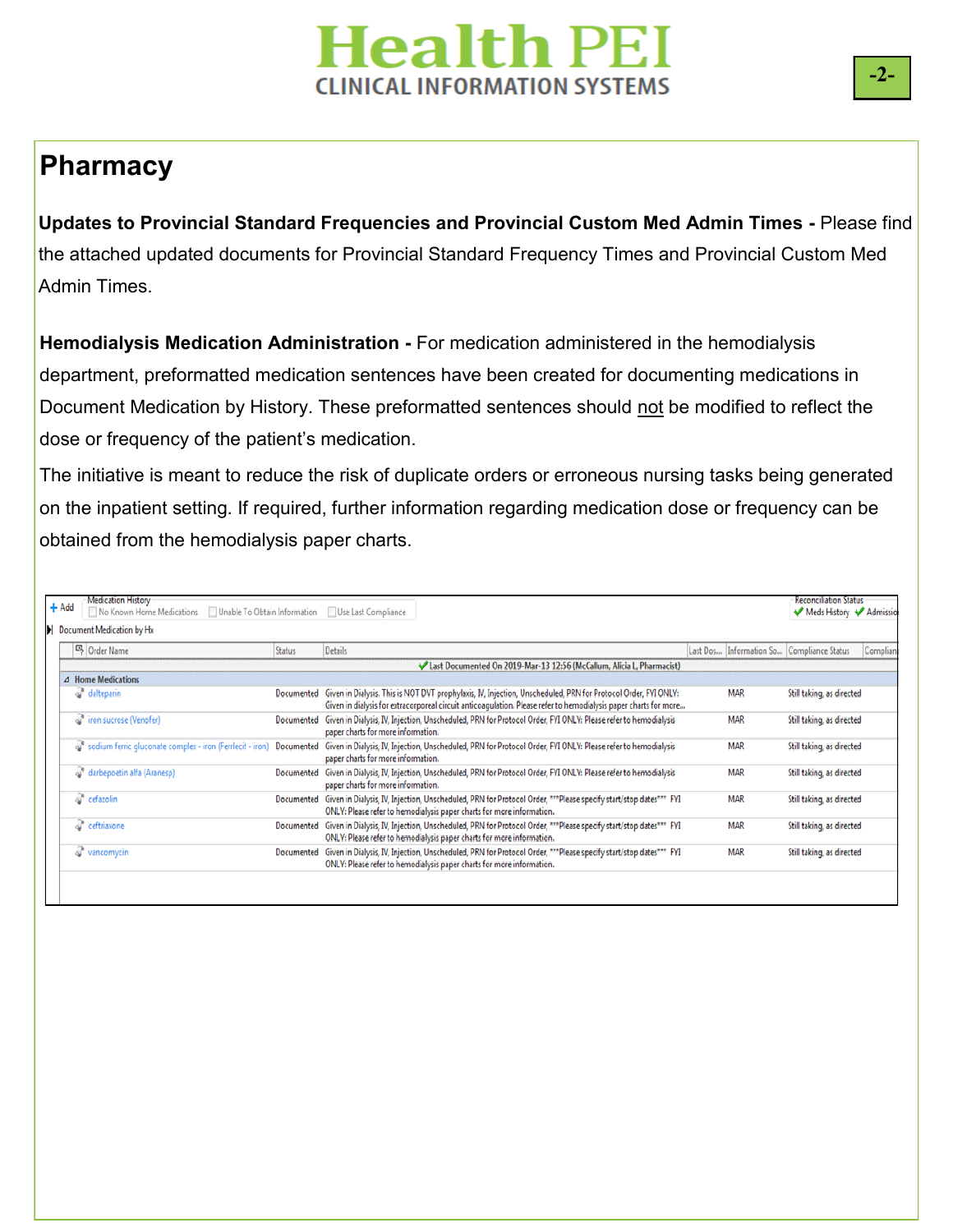#### **PowerChart: Physician Updates**

**New order for referral to community COPD program -** A new order exists in CIS that is to be used when referring patients to the Primary Care COPD Community Referral Program (at time of discharge). The order is called "Community COPD Program Referral" and can be found by also searching for the synonyms "COPD", "Community", etc.

Once the order is signed, a requisition will automatically print to the community program office and Primary Care staff will contact the patient to arrange an appointment. The order details and comments are listed below.

|                                 | ふ⊙吗 ♡ Order Name                                                                                            | <b>Status</b>                   | Start                                                                                  | <b>Details</b>                                                                                     |  |
|---------------------------------|-------------------------------------------------------------------------------------------------------------|---------------------------------|----------------------------------------------------------------------------------------|----------------------------------------------------------------------------------------------------|--|
|                                 | △ LAB QEH ENC:04762074 Admit: 2017-Jul-14 14:45                                                             |                                 |                                                                                        |                                                                                                    |  |
| △ Consults                      |                                                                                                             |                                 |                                                                                        |                                                                                                    |  |
| 口品                              | <b>Community COPD</b>                                                                                       | Order                           | 2019-Mar-05 14:08                                                                      | I agree to be the ordering physician for spirometry testing if not performed in the past 6 months, |  |
|                                 | <b>Program Referral</b>                                                                                     |                                 |                                                                                        | On signing this order, a referral will print to the Community COPD Program. Interventions will i   |  |
|                                 |                                                                                                             |                                 |                                                                                        |                                                                                                    |  |
|                                 |                                                                                                             |                                 |                                                                                        |                                                                                                    |  |
|                                 | <b>Exable 13 For Community COPD Program Referral</b>                                                        |                                 |                                                                                        |                                                                                                    |  |
|                                 |                                                                                                             |                                 |                                                                                        |                                                                                                    |  |
| Details <b>D</b> Order Comments |                                                                                                             |                                 |                                                                                        |                                                                                                    |  |
|                                 | $  $ $\times$                                                                                               |                                 |                                                                                        |                                                                                                    |  |
| Tallis                          |                                                                                                             |                                 |                                                                                        |                                                                                                    |  |
|                                 |                                                                                                             |                                 |                                                                                        |                                                                                                    |  |
|                                 | I agree to be the ordering physician for spirometry testing $  \textcircled{\textcircled{\textcirc}}  $ Yes |                                 | $\bigcirc$                                                                             | Interventions:   See Order Comments<br>No                                                          |  |
|                                 |                                                                                                             |                                 | *Start Date/Time: 2019-Mar-05                                                          | $\frac{1}{\sqrt{2}}$<br>$\frac{1}{x}$<br>1408<br>$\overline{\phantom{a}}$                          |  |
|                                 |                                                                                                             |                                 |                                                                                        |                                                                                                    |  |
|                                 |                                                                                                             |                                 |                                                                                        |                                                                                                    |  |
|                                 |                                                                                                             |                                 |                                                                                        |                                                                                                    |  |
|                                 |                                                                                                             |                                 |                                                                                        |                                                                                                    |  |
|                                 |                                                                                                             |                                 |                                                                                        |                                                                                                    |  |
|                                 |                                                                                                             |                                 |                                                                                        |                                                                                                    |  |
|                                 |                                                                                                             |                                 |                                                                                        |                                                                                                    |  |
|                                 |                                                                                                             |                                 |                                                                                        |                                                                                                    |  |
|                                 |                                                                                                             | Details <b>D</b> Order Comments |                                                                                        |                                                                                                    |  |
|                                 |                                                                                                             |                                 |                                                                                        |                                                                                                    |  |
|                                 |                                                                                                             | <b>Order comments</b>           |                                                                                        |                                                                                                    |  |
|                                 |                                                                                                             |                                 |                                                                                        | On signing this order, a referral will print to the Community COPD Program.                        |  |
|                                 |                                                                                                             |                                 |                                                                                        |                                                                                                    |  |
|                                 |                                                                                                             | Interventions will include:     |                                                                                        |                                                                                                    |  |
|                                 |                                                                                                             | - Inhaler instruction           |                                                                                        |                                                                                                    |  |
|                                 |                                                                                                             |                                 | - COPD education and self-management support                                           |                                                                                                    |  |
|                                 |                                                                                                             | - Smoking cessation consult     |                                                                                        |                                                                                                    |  |
|                                 |                                                                                                             |                                 | - INSPIRED program referral if indicated<br>- Assistance with medication cost/coverage |                                                                                                    |  |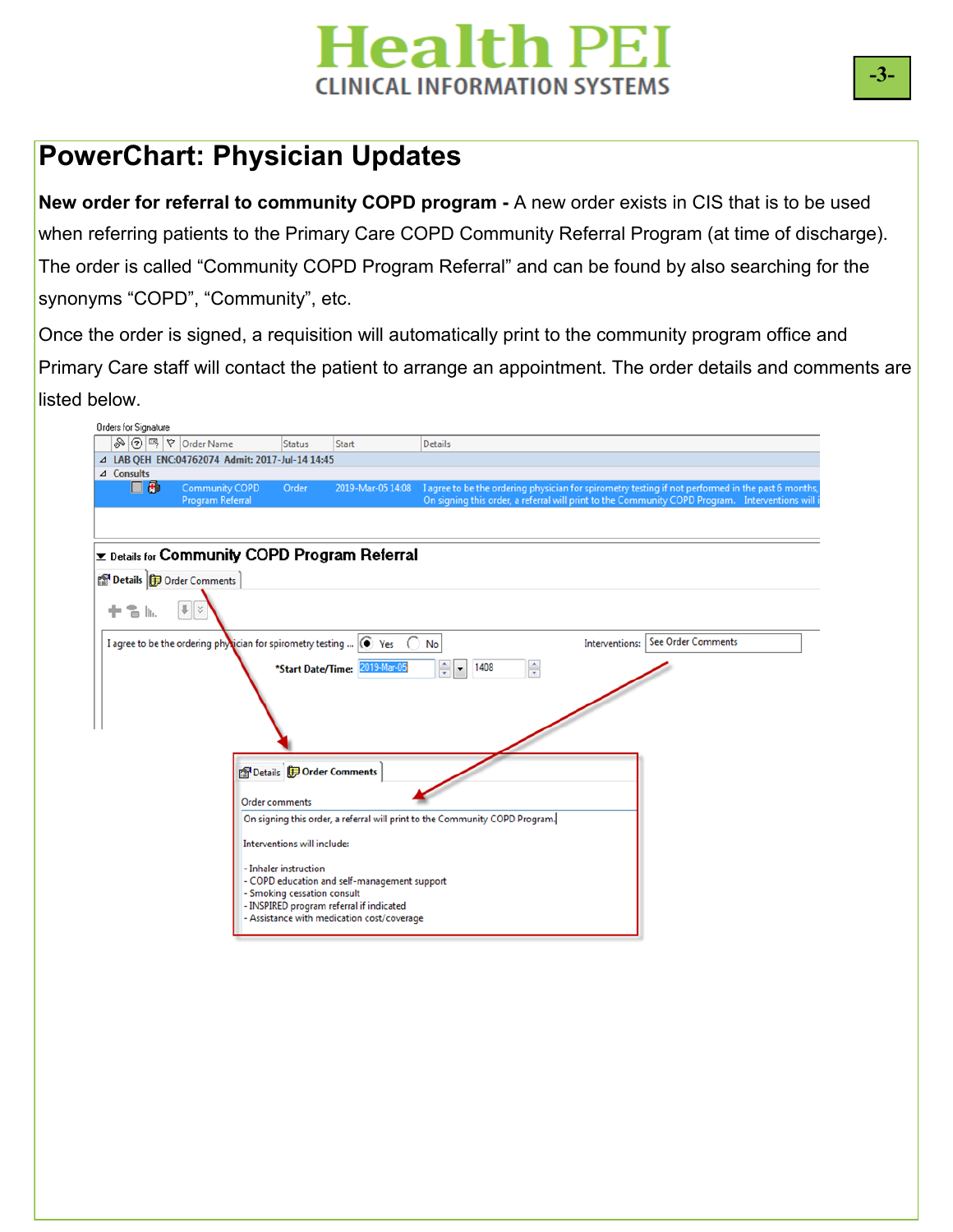#### **PowerChart Updates**

**Updates to the Shift Summary and Discharge Planning Assessment Forms** - New section "Care Plan". The information is set to carry forward from the Discharge Planning Assessment and the Shift Summary form.